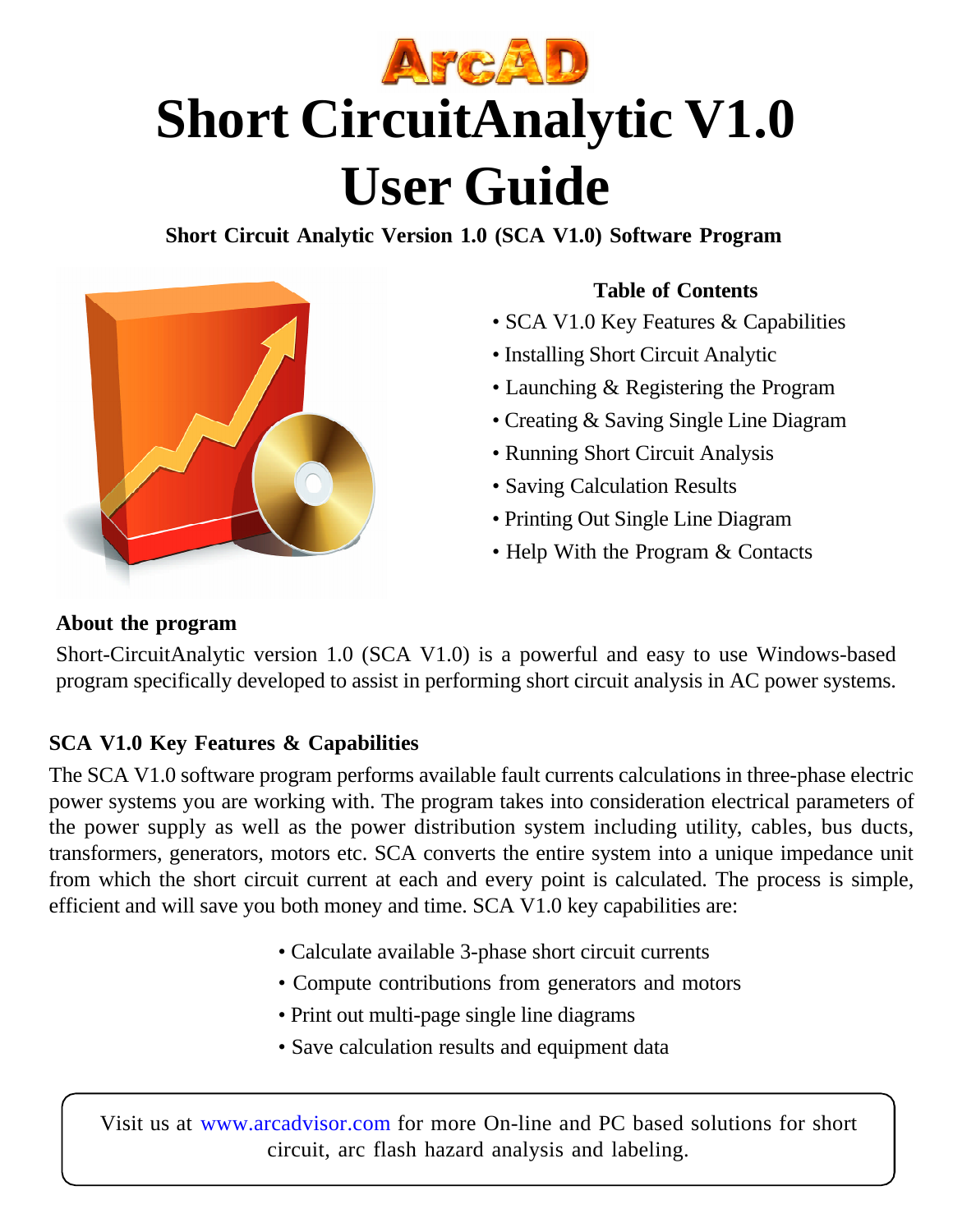#### **Installing Short Circuit Analytic version 1.0**

Short Circuit Analytic version 1.0 (SCA V1.0) package comes as a single executable file:

- *Download the .EXE file to your PC or insert the installation disk into CD drive*
- *Double click the EXE file icon to launch the installation wizard*
- *Welcome screen will appear. Click [Next] button and follow instructions to complete the installation*

### **Launching and registering the program**

- *Click on Windows START button*
- *Select SHORT-CIRCUIT-ANALYTIC-V1.0 from Program Manager*
- *Click on the program icon to launch SCA V1.0*



The first time the program is launched, you will need to unlock the program features that have been deactivated in the unregistered / demo version:

- *Click on Help menu*
- *Select Register option*

Registration screen will pop up; please enter your individual SCA V1.0 registration credentials including your first and last name, company name and your individual license key exactly as they appear on the letter or email accompanying your SCA V1.0 purchase.

> NOTE: Registration key comes with the purchase of the software. Please contact us for your individual registration key.

### **Creating & Saving Single Line Diagram using SCA V1.0**

When you launch SCA V1.0, the program will create a new project for you and insert source node into input screen. The input screen is the screen with the one line diagram of the system.



N.

íG)

 You can add transformers, motors, generators, lighting, resistance loads, cables and bus ducts one at a time. To add an equipment, select the bus the equipment is to be placed on and:

 $\phi$  as

*• Click on equipment buttons from tool strip, or*

*• Click on Operations -> Add New.. and select type of equipment to be added.*





Short-Circuit-Analytic V1.0.1 - unregistered Operations Settings File Help **DEREAD** Content 屠 e. Register  $-$  (0) UTILITY i About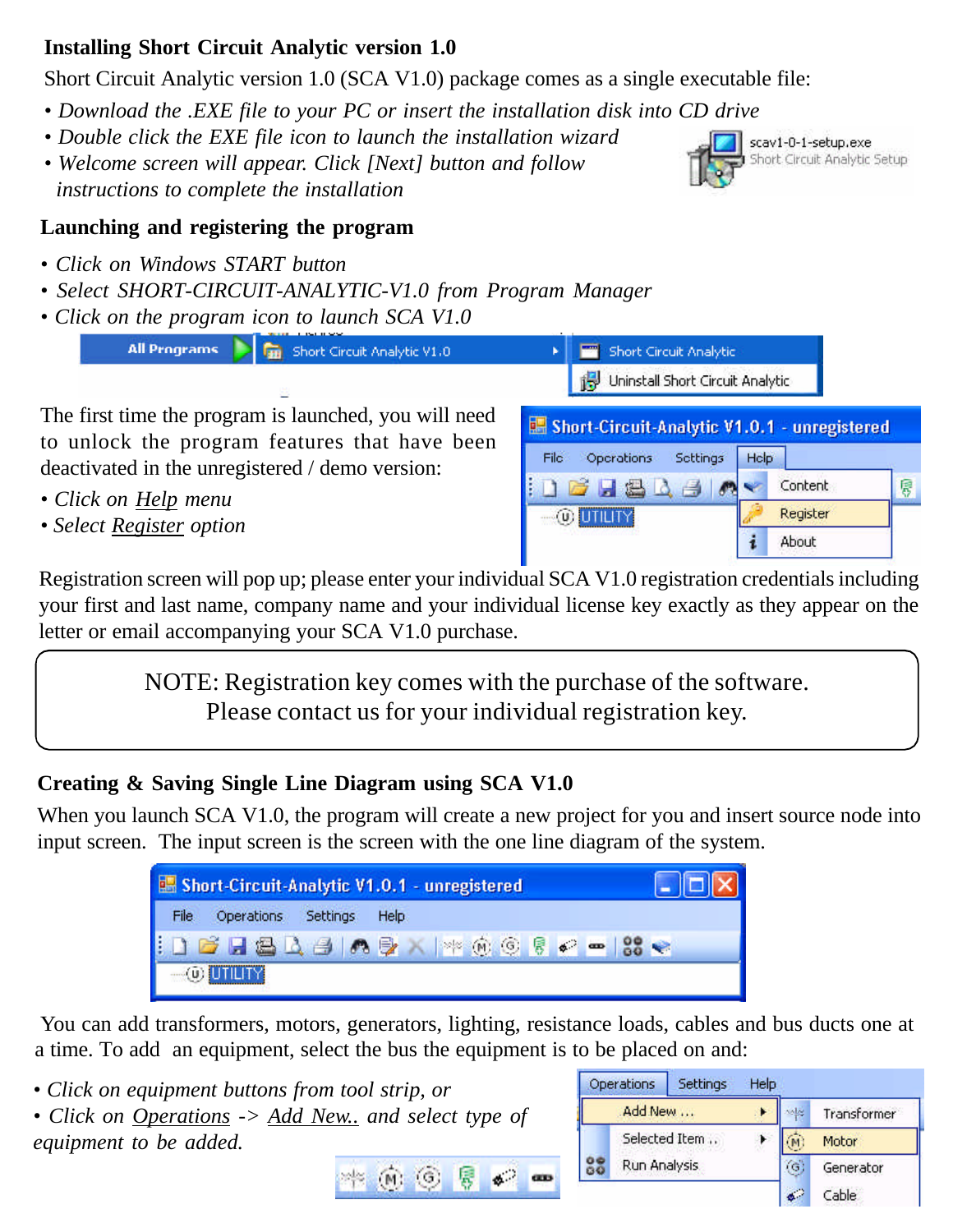Data entry form for the selected equipment type will pop-up.  $(\mathbf{u})$ HYDRO Complete the form and hit [OK] button.  $\bullet$   $\circ$  CAB-1. ≫≫ TRANS-1 Add Motor to TRANS-2-2  $\bullet$  CAB-21 **MOT-2** Label FLA Rating, A 240 一尉 LIGHT 1 15 Impedance, %Z  $\bullet$  CAB-2-2 15 X/R Ratio Line Voltage, V 240  $\bullet$  CAB-2-2-1 Motor Type Synchronous V **WW TRANS-2-2**  $|0|$ Note (optional) Cancel  $0K$ The newly entered equipment will appear under single-line diagram in MOT-1 the input screen. Continue with the steps above until you complete the (m) MOT diagram. To delete an equipment, click to select it first and:

- *Click on Delete button from tool strip, or*
- *Right-click the equipment icon and click on Delete button*

To edit an equipment, select it first and:

- *Click on Edit button from tool strip, or*
- *Right-click the equipment icon and click on Edit button, or*
- *Open Operations menu, click on Selected Item.. and choose the action*

You can save data under a unique project name, start with a new project or open a previously saved project at any time. To save project, click on Save button from tool strip or select Save from File menu.

To open up previously saved diagram, click on Open button from tool strip or select Open from File menu.

# **Running Short Circuit Analysis using SCA V1.0**

To run the analysis:

- *Click on Run Analysis button from tool strip, or*
- *Open Operations menu and select Run Analysis option*

Calculation Results screen will open up in a new window.

| <b>Calculation Results</b> |                                                                                                                     |       |       |      |       |       |      |              |  |  |  |  |
|----------------------------|---------------------------------------------------------------------------------------------------------------------|-------|-------|------|-------|-------|------|--------------|--|--|--|--|
|                            | include equipment description in report file<br>Click on a column header to sort by the column title. Sorted by: ID |       |       |      |       |       |      |              |  |  |  |  |
| ID                         | Equipment Label Line V-LL, V Line SCA, KA Line X/R Load V-LL, V Load SCA, KA Load X/R Bus                           |       |       |      |       |       |      |              |  |  |  |  |
|                            | HYDRO                                                                                                               | N/A   | N/A   | N/A  | 13800 | 20.09 | 11.9 | N/A          |  |  |  |  |
| $\overline{c}$             | CAB-1                                                                                                               | 1380C | 20.09 | 11.9 |       | 19.48 | 9.5  | [HYDRO]      |  |  |  |  |
| 3                          | TRANS-1                                                                                                             |       | 19.48 | 9.5  | 600   | 11.96 | 7.6  | ICAB-11      |  |  |  |  |
| 4                          | CAB-2-1                                                                                                             | 600   | 11.96 | 7.6  |       | 10.09 | 4.0  | [TRANS-1]    |  |  |  |  |
| 5.                         | CAB-2-2                                                                                                             |       | 11.96 | 7.6  |       | 4.25  | 0.9  |              |  |  |  |  |
| 6                          | LIGHT-1                                                                                                             |       | 10.09 | 4.0  | N/A   | N/A   | N/A  | [CAB-2-1]    |  |  |  |  |
| 7                          | CAB-2-2-1                                                                                                           |       | 4.25  | 0.9  | 600   | 3.79  | 5.4  | [CAB-2-2]    |  |  |  |  |
| 8                          | TRANS-2-2                                                                                                           |       | 3.79  | 5.4  | 240   | 4.65  | 8.9  | ICAB-2-2-11  |  |  |  |  |
| 9                          | MOT-2-                                                                                                              | 240   | 4.65  | 8.9  | N/A   | N/A   | N/A  | [TRANS-2-21] |  |  |  |  |
| 10                         | LIGHT-2                                                                                                             |       | 4.65  | 8.9  |       | N/A   | N/A  |              |  |  |  |  |
| 11                         | MOT 1                                                                                                               | 600   | 3.79  | 5.4  |       | N/A   | N/A  | [CAB 2-2-1]  |  |  |  |  |
| $12 \,$                    | MOT                                                                                                                 |       | 11.96 | 7.6  |       | N/A   | N/A  | [TRANS-1]    |  |  |  |  |
|                            | Close                                                                                                               |       |       |      |       |       |      | Save         |  |  |  |  |

| Short-Circuit-Analytic |                        |  |  |  |
|------------------------|------------------------|--|--|--|
| File                   | Operations<br>Settings |  |  |  |
|                        | New                    |  |  |  |
|                        | Open                   |  |  |  |
|                        | Save                   |  |  |  |